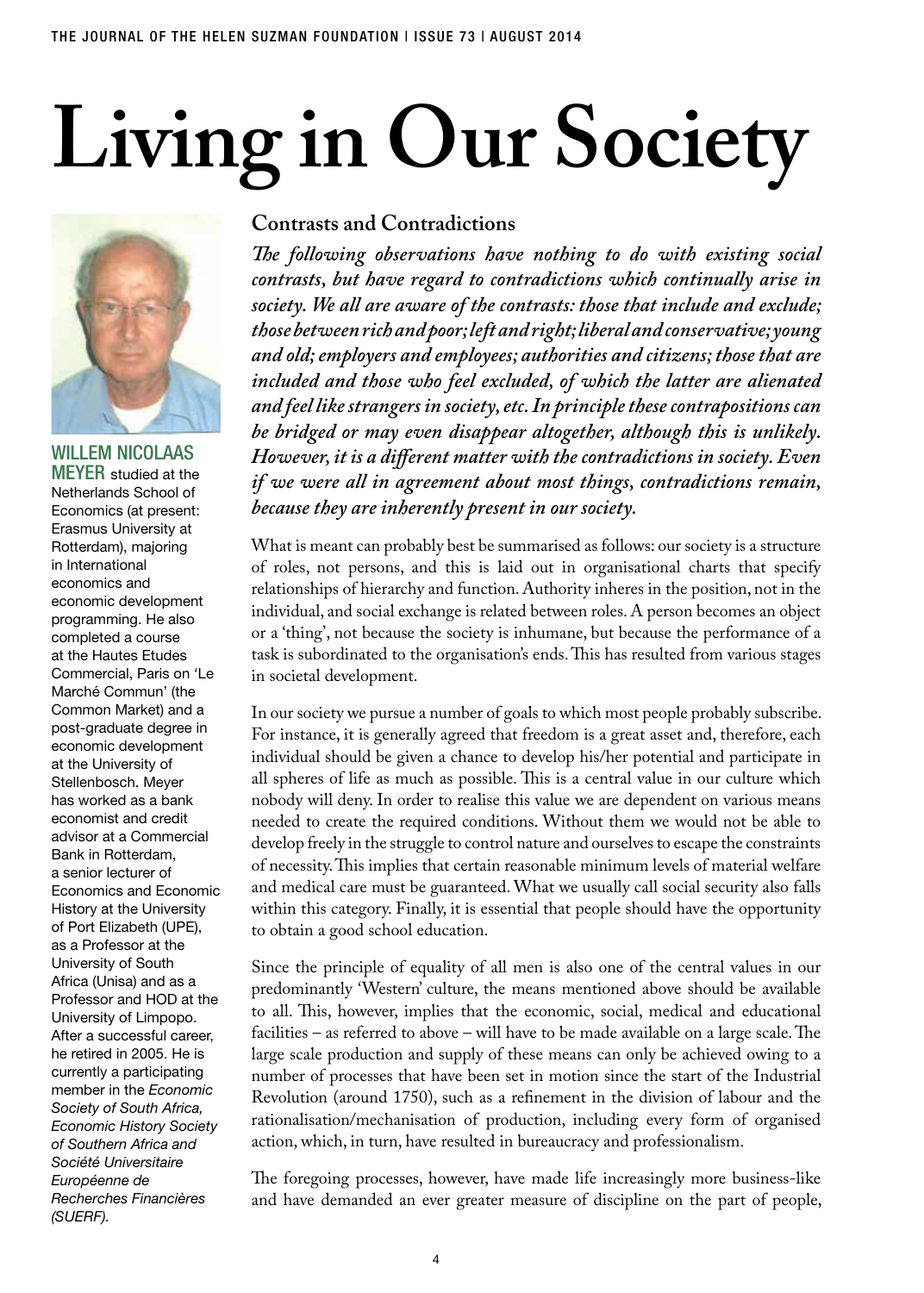and this only too often led to massification and estrangement. Having started out with the best of intentions we have arrived at the very opposite of what we wanted to achieve: instead of participation we find estrangement, instead of individual development: massification.

So, what has happened that the result of all our endeavours should be so much in contradiction to our expressed intentions? What went wrong? It is clear that

this cannot be ascribed to the ill will of any particular group or party. In the foregoing no room is made for a conflict of interests, class struggle, exploitation, etc., but only for good intentions and the means required to realise them. In the foregoing no room is made for a conflict of interests, class struggle, exploitation, etc., but only for good intensions and the means required to realise them. Paradoxically, the pursued of greater freedom ends up bringing forth constraint or the lack of freedom as an unwanted side effect, even without any conscious attack being made on freedom.

*As soon as freedom, participation and development are pursued for a small elite only the problem disappears, because large scale production, education, etc. will no longer be necessary, with fatal consequences.*

Let us have another look at the stages in order to see what has happened. The problem would completely vanish if the pursuit of the desired goals were simply abandoned. In some subcultures, for example, man's freedom and individual development do not rank first in importance, but rather the glory of God and the service to one's fellow man.

Or maybe we rather should reject the means chosen. But this we don't really want, for what possible objection can there be to a (modest) level of prosperity, education and medical care? No fault can be found with factors like these. On the other hand, the problem would be solved if the requirement that our goals should apply to everybody is dropped. As soon as freedom, participation and development are pursued for a small elite only the problem disappears, because large scale production, education, etc. will no longer be necessary, with fatal consequences.

Clearly, it seems that the large scale of the provisions required put a spoke in the wheel of human freedom and individual development. This is the reason why there are people who turn against this aspect of our society. They reject the discipline and domination of big business and organisation, because when authority presents itself in the guise of organisation, it develops charms fascinating enough to convert communities of free people into totalitarian states. Best remembered from modern history are the examples of fascism in Germany (1937-1945) and of communism in Russia (1917- 1986).

F. Hoeldering once said: 'What has always made the state a hell on earth has been precisely that man has tried to make it his heaven.' It is understandable, therefore, that experiences like the examples cited above, have led in many countries to rising domestic violence, the alienation of youth and the growing challenge to the legitimacy of the system among many people, all of which have brought into question the viability of the system itself. There have been especially four changes influencing a reshaping of the social structure of the society. These are the simultaneous creation of an urban society, a national polity, a communal society, and a post-industrial world. All of them will continue to create upheavals and tensions in society, because the contradictions derive from the fact that liberal society was originally set up to promote individual ends, but has now become an interdependent economy that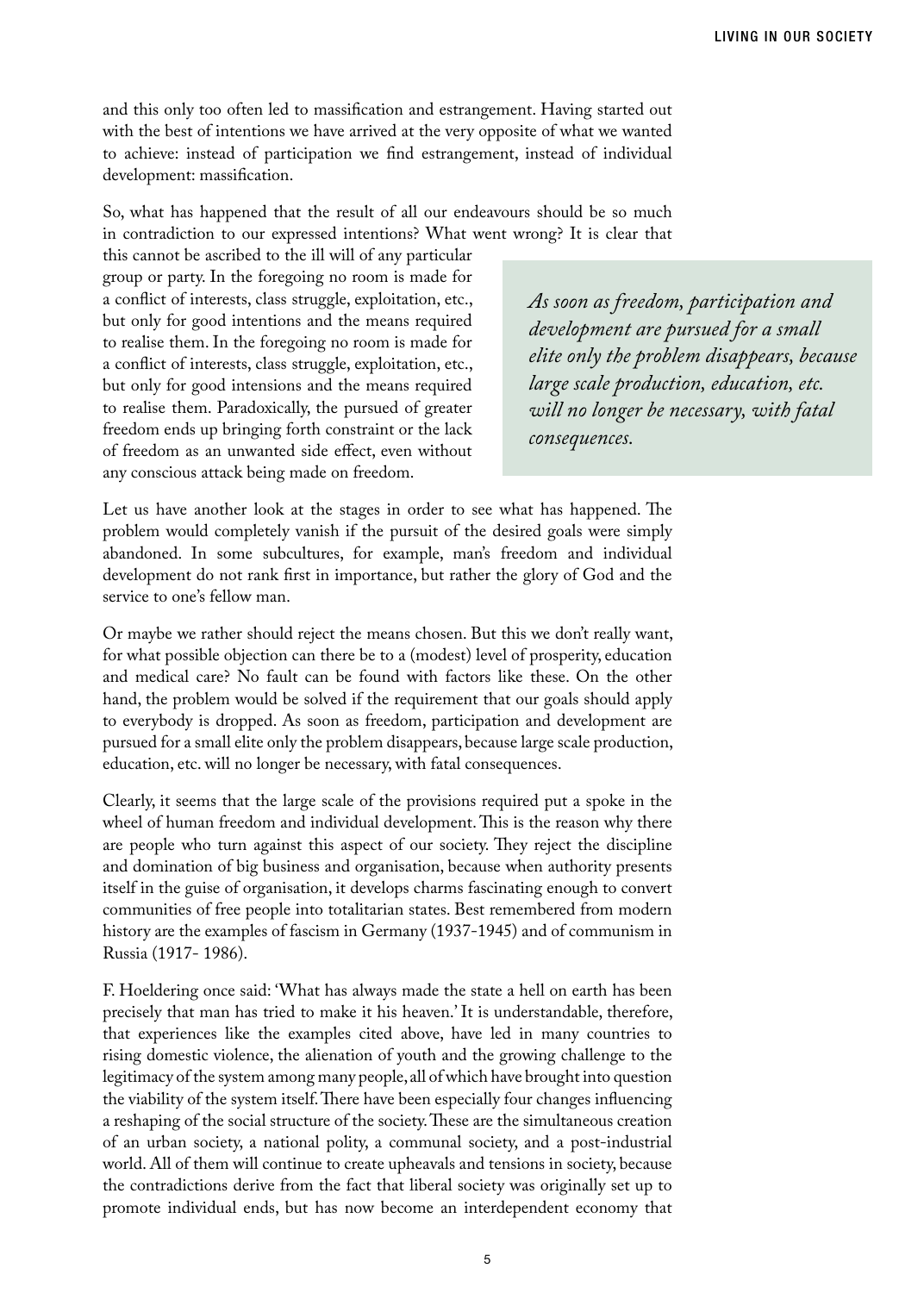must address collective goals. This implies that the society must devote itself more and more to the production of public goods at the expense of private goods and encourage and develop the public rather than the private sector. In the crucial area of equality, society must increasingly pay heed to group rights and remedy for wrongs and grievances of the past.

Thus, large scale production, medical care, education, etc. will be enlarged to such an extent that human chances for development can be secured.

What happened in the process described above can be summarised in two ways:

- as an example of a social phenomenon which is good in itself, but calls forth side effects that wholly or partially nullify the results;
- as a striking example of a case of two desirable things, both worth pursuing, but are incompatible.

What is involved here is the simultaneous pursuit of both greater individual freedom and equality. This is the well-known contradiction between freedom and equality.

*… when you give people a free hand, inequalities will emerge, because people are endowed with different, unequal qualities, capacities and capabilities. Very soon strong and weak groups will emerge. On the other hand, if the equality of all people is being pursued, a restraint has to be put on their freedom so as to prevent some of them from enriching themselves or increasing their power at the cost of others.*

In more general terms, the contradiction presents itself as follows: when you give people a free hand, inequalities will emerge, because people are endowed with different, unequal qualities, capacities and capabilities. Very soon strong and weak groups will emerge. On the other hand, if the equality of all people is being pursued, a restraint has to be put on their freedom so as to prevent some of them from enriching themselves or increasing their power at the cost of others. This is the great dilemma confronting democracy and for which no solution has been found. A well-known example is the statement made at the time by the president of the Soviet Union (Podgorny) who said: "We are fully confident that the day is not far off when freedom and equality will also step over the Zambezi".1 Political statements like this give rise to expectations which, as explained above, are not likely to be substantiated in reality and must inevitably

lead to a great deal of frustration. With tongue in cheek, the British philosopher Bertrand Russell once said: "From the time of Jefferson onward the doctrine that all men are equal applies only upwards, not downwards".

This and other contradictions have been given the name of social antinomies. An antinomy is the contradiction existing between two theses, both of which are obviously true. Suffice it to mention a few.

First of all, not only does a tense relationship exist between the human need for security and freedom – which is obvious enough – but also between security and equality. Because, if we are all equal we cannot expect to be regarded and treated as people who belong to a particular group, class, race, nation or region, inclusive of what this means in terms of feelings of security and safety. Freedom is an important asset and so is equality, but no less is security, which is to be rooted in one's own community.

Another well-known antinomy is the one between democracy and efficiency. In real life we find contradictions between internal and external democratic rule; in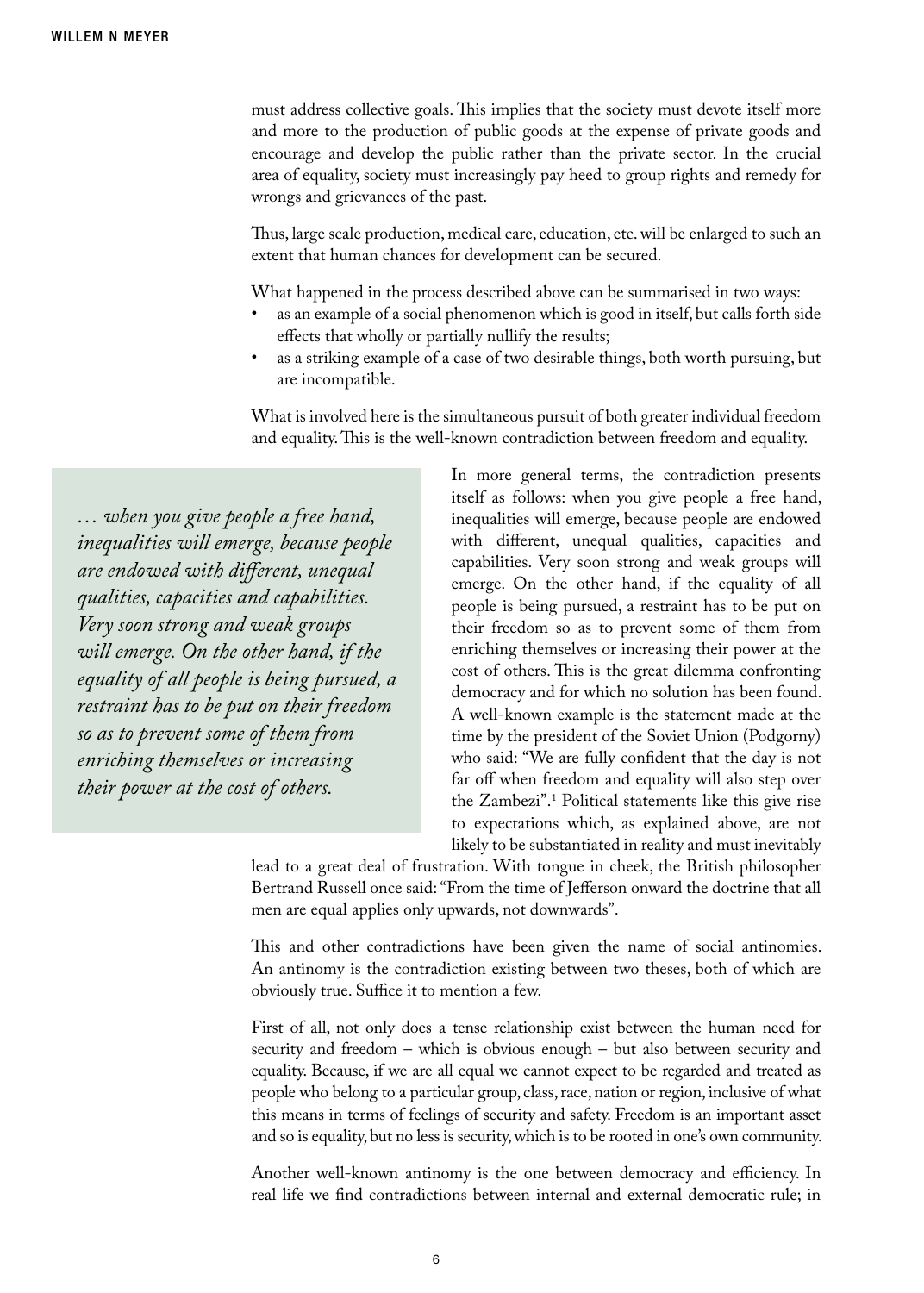education; between justice and the efficiency in the application of law; between private initiative and public enterprise, between the creation of an intellectual elite through education (necessary to stay abreast of scientific and technological progress) and democratic school education; between the treatment of patients as human beings and a therapy maximally relying on the effectiveness of medical technology. The series can be extended.

A more important question perhaps is what can be done about all these social contradictions that cause tensions in our society. What should our attitude be towards them? Can they be solved?

## **Solutions**

Various thinkers – called social philosophers – adopt different attitudes regarding the antinomies pointed out by them. As far as the contradiction between freedom and equality is concerned, Alexis de Tocqueville<sup>2</sup> examined the question of how freedom can be maintained in a society tending towards ever greater equality. American society, he found, is characterised by five key features:

- the love of equality
- absence of tradition
- individualism
- tyranny of the majority
- the importance of free association.

In a state, citizens must maintain their freedom by organising themselves in societies, pressure groups, committees and parties so as to defend their particular interests. Thus, when someone asks for equality, we should ask: equality of what? Interestingly, according to de Tocqueville, democracy and socialism have nothing *In other words, the protestant work ethic was an important force behind the unplanned and uncoordinated mass action that influenced the development of capitalism. The protestant believer had discovered that hard work and profit-making were signs to please God.*

in common but one word: equality. But notice the difference; while democracy seeks equality in liberty, socialism seeks equality in servitude.

Karl Marx<sup>3</sup>, on the other hand, seems to underestimate the problems in a classless society; bureaucracy will disappear of its own accord, while Max Weber<sup>4</sup> is more pessimistic and does not seem a way out; man is caught in his own organisational creations as in an iron cage. There is no way out, because the "protestant ethic influenced large numbers of people to engage in work, developing their own enterprises and engaging in trade and the accumulation of wealth." In other words, the protestant work ethic was an important force behind the unplanned and uncoordinated mass action that influenced the development of capitalism. The protestant believer had discovered that hard work and profit-making were signs to please God.

The French political philosopher Pierre-Joseph Proudhon<sup>5</sup> is more optimistic and contends that it is inevitable that these contradictions and tensions occur; they belong to social life just like the tension between body and mind is characteristic of a human being. One should not, therefore, try to remove these antinomies, but one should try to live with them, try to make the best of them, because tensions may also be fruitful in that they guard us from being one-sided and direct our attention to other aspects of our existence. They also challenge our ingenuity and creativity to overcome them in the best possible way.